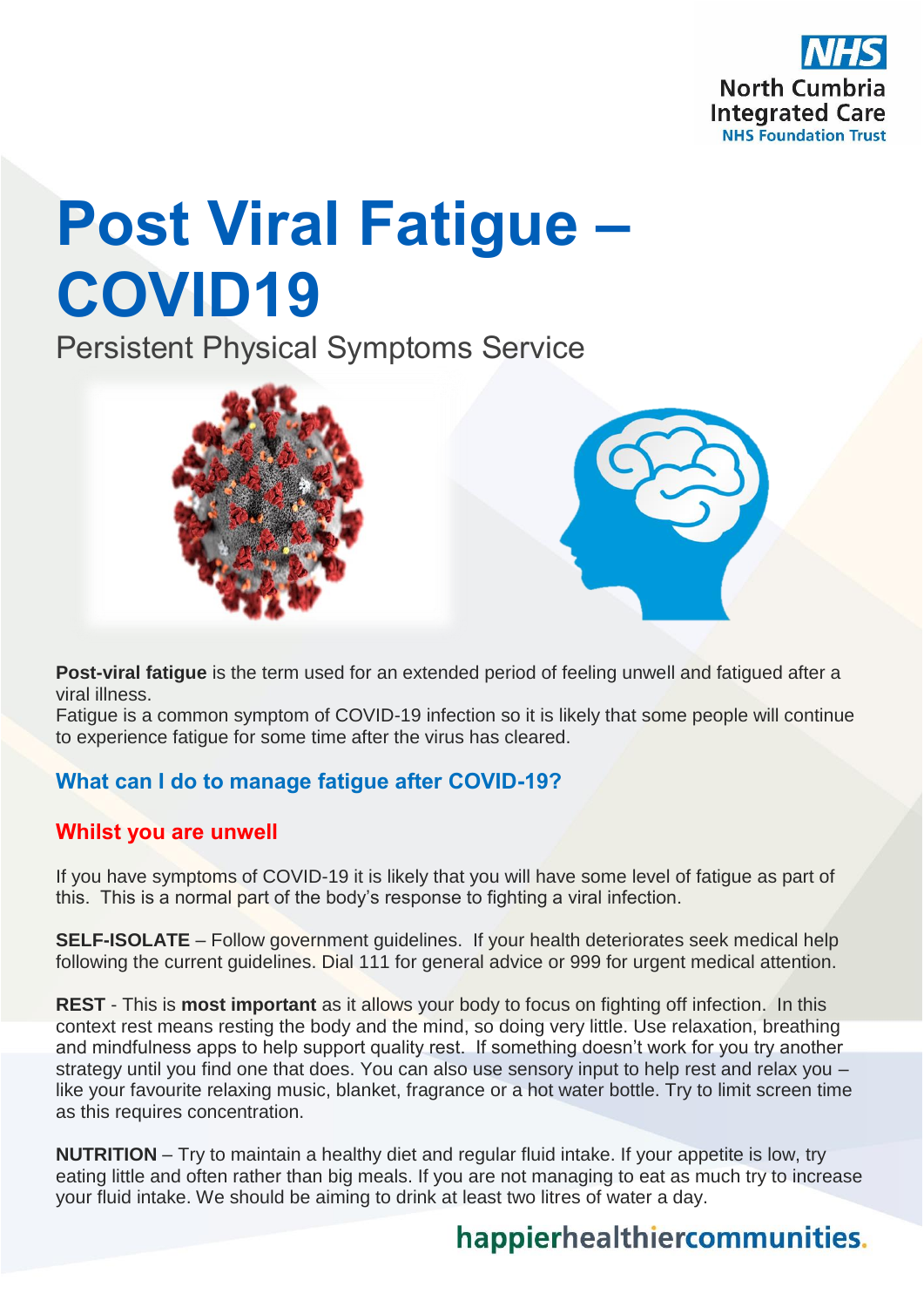

**MOVE** – It is important to keep moving. Little and often throughout the day. Try some deep breathing and gentle stretches to stop you getting stiff and to help circulation

**ACTIVITY** – you may find you can do less than usual. This is normal, don't try to push through it, and remember that physical and cognitive (thinking) and emotional activities all use energy and they will make you feel more tired.

**VALUED ACTIVITY** – do some low energy activities that you enjoy, if you can. Try reading or watching things for short periods (remember not too much screen time). Rest regularly between any activities (see above for REST).

**STOP WORK** – until you feel fully well you should stop work to allow your body to focus on fighting the infection and recovering. Work can include paid employment, household duties or caring roles.

**ALLOW TIME** – COVID-19 will affect people to different degrees so give yourself the time you need to recover from it. The impact afterwards doesn't always reflect the severity of the virus – you do not have to be hospitalised to experience post-viral fatigue. There will often be pressure to get back to your usual activities as soon as possible, do not rush. Practice self-compassion- what would you tell a friend in the same situation?

#### **As your symptoms subside**

**TRY ACTIVITY** – If you feel fatigue and other symptoms are ongoing after the isolation period you can try to start a small amount of light activity. Remember that your stamina will have reduced while you were ill and you will fatigue more easily. **Be compassionate** to yourself and start with less activity than usual and then REST to see how you feel before trying to do it again. Find the level which is manageable for you – you may get more fatigue the day after doing an activity so wait to see the result. Be realistic and kind to yourself.

**REST** – As you are improving your body needs rest to continue healing. Continue to have short rests throughout the day. If you're not sure if you need a REST, take one. During these rests, stop and do nothing and calm your mind if you can using breathing, mindfulness or relaxation strategies as mentioned above.

**DAILY ROUTINE** – Try and resume a daily routine for sleeping, eating and daily activities – if your previous routine isn't possible set a realistic one for now and follow it. It helps the body to stabilise itself again. Make small changes over a period of time to return to your normal routine. **Remember don't rush**.

**SLOWLY INCREASE ACTIVITY –**increasing your activity levels too quickly can cause a setback in your recovery. So try and increase activity slowly and steadily with plenty of rests. Trying to 'push through' the fatigue is normally unhelpful.

It is easy to forget that everyday cognitive (thinking) activities such as checking emails, planning shopping, making decisions, worrying about family members all take energy. Be aware of these activities as well as physical and try not to spend too long a period of time all at once on this kind of activity. Try to set times for these and take REST between them. If in doubt REST sooner.

## happierhealthiercommunities.